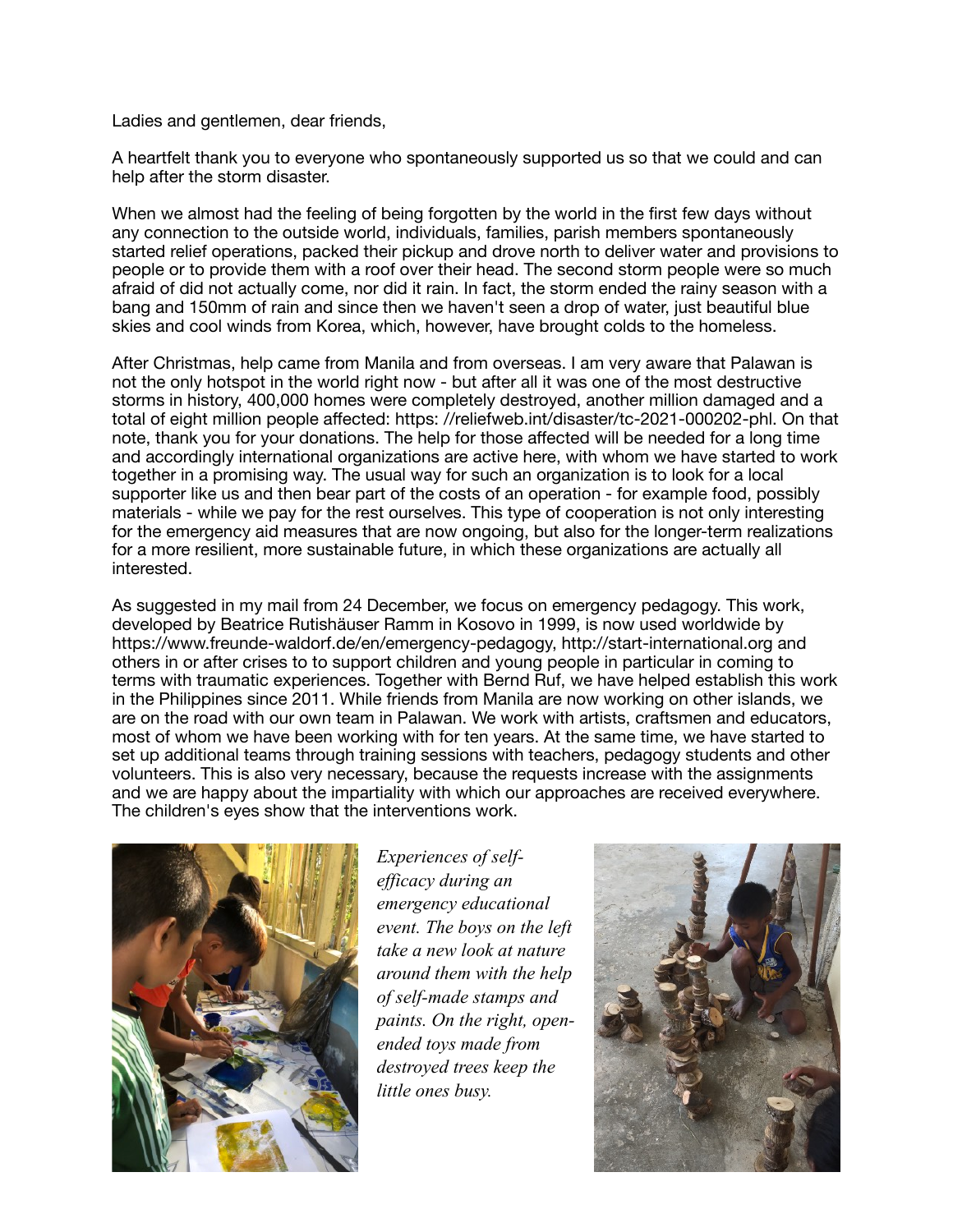Within the framework of, or on the fringes of, emergency pedagogy, there are always opportunities to remedy the situation where someone has been overlooked or neglected in the aid measures of the government or other organizations. Overall, the aid measures are well organized on the basis of the political communities, but it still happens more often than you might think that someone needs extra donations, the further you get into the mountains and off the roads, the more so. Or in the case of the community of Bucana, which was completely drenched in mud and whose residents endured the fear of death because of the opening of the dam: this community is not in the recognized damage area of the typhoon and therefore no help can be expected from the government, the church or international agencies . Here we are on our own with our resources, all measures carried out are financed by us alone. In other places it could be a food subsidy, repairing a roof or helping to rebuild an entire house. Whenever possible, we make sure that the means for self-help are given and, in the best case, that know-how can be imparted through working together.

Likewise, there are always opportunities to convey basic concepts of nutrition, medicine, education or agriculture as part of or on the fringes of emergency pedagogical assignments. While the emergency rations of other contributors contain almost exclusively instant noodles with flavor enhancers and white rice, we make sure that we bring whole rice and fresh vegetables and herbs with us, a small part of which can be harvested on our land. Grace teaches how the plants in the area can be meaningfully integrated into healing processes and shows the great effect that compresses and footbaths can have. And with relatively little effort in speaking, concepts such as the open-ended toy can be understood because they become visible during our operations.

At the same time, follow-up projects from these assignments are in the air, be it in education, agriculture or the development of sensible, ecologically justifiable small businesses. The sources of income have been largely destroyed and it takes 15 years for a coconut palm or a cashew tree to grow back to full harvest. Every third house in the country already has a Sari Sari Store (a store with some "basic" needs), but you won't be able to survive on trade alone. And for now, hundreds of thousands of people are being fed via feeding programmes. In order to secure life in the long term, sustainable sources of income must be developed.

*Below: Elordi, an artist from the Tagbanua people, quickly demonstrates how objects made of clay can be fired in an emergency. Left: stamp studies.*



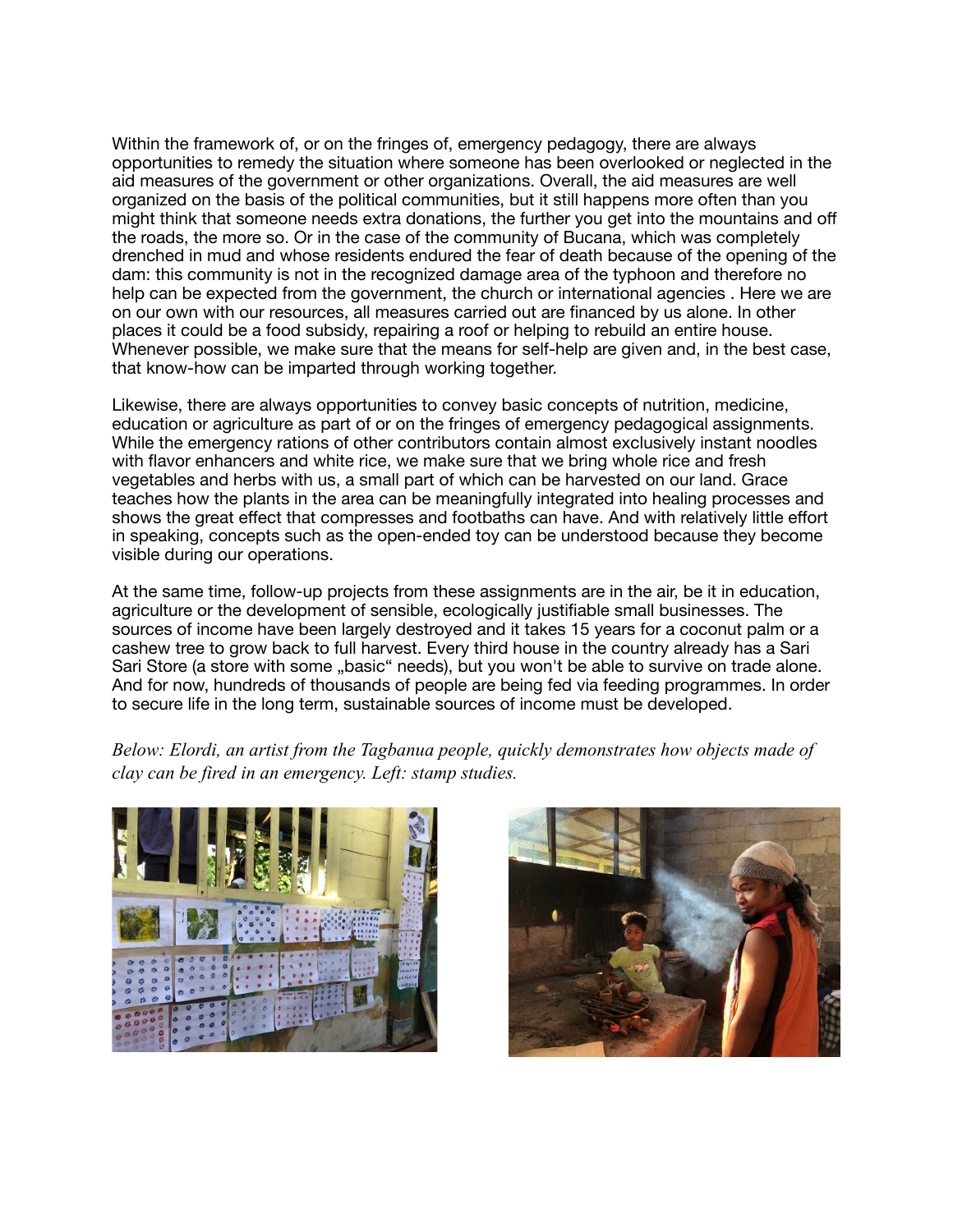For orientation on what happens with the donations: an emergency pedagogical intervention costs around 1,000 to 2,000 euros - depending on whether other sponsors contribute to the costs, a complete house 500 to 1,000 euros, a roof or minor damage 100 to 200 euros. We still have plenty of seeds from our own production and otherwise we shall work together with other seed initiatives in the north of the country. We also have 80 water filters worth 20 euros from previous initiatives in stock - if we have to buy more, we have to reckon with 30 to 40 euros each, with which a large family can easily be supplied with drinking water.

In conclusion, I would like to point out the particular difficulties at this time: Although the government agencies have in this case generally shown spontaneity and quick action, life in general has become increasingly difficult for small and medium-sized companies. In these weeks, some of the businesses of friends are closing down as they find new nonsensical regulations and payments during the annual renewal of their business license. The Duterte administration has, in recent years, massively increased the already inflated number of civil servants, be it in the tax office, school service, military, etc., and additionally increased their salaries by a whopping 100%. While it is well known that some of these employees only come into the office to stamp, others create new work. The victims are the citizens, who have to fill out a new form, which will change again next month without any information and will in any case cost money. The citizen is always to blame and then has to pay this and that fee, this and that fine. For example, after the storm, the Environment Agency actually went around asking people for their felling permit when sawing up an uprooted tree. In order to return home after an emergency pedagogical intervention, we need a special permit. In addition, banking has become unreliable since the storm. At first there was no money, since the banks could not work without electricity. Then it was the lack of internet connection. Today, the opening hours of the banks are limited because always some of the employees are in quarantine. It has become a lottery to get access to your money.

*Finally some work that makes sense for the youth: making giant jellyfish from waste materials.*